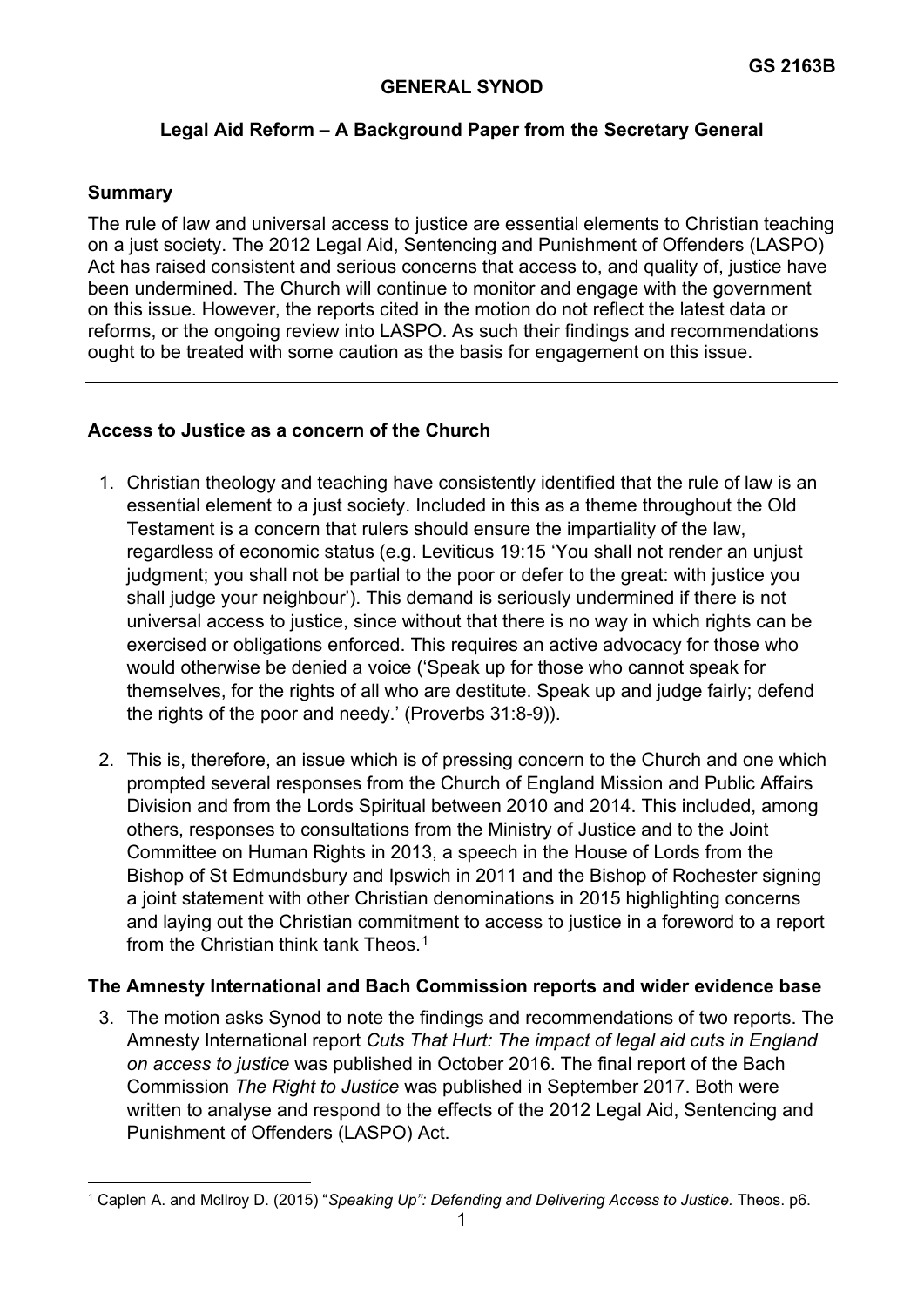- 4. *Cuts That Hurt* was based on desk research and qualitative interviews with people who had been refused legal aid and individuals or organisations who provide legal advice, information, representation, or other support to groups affected by the legal aid cuts. It was carried out by researchers at the human rights organization Amnesty International. It warned of an emerging 'two-tier justice system: open to those who can afford it, but increasingly closed to the poorest, most vulnerable and most in need of its protection.' It argued that the effects had been particularly significant on children and vulnerable young people, migrants and refugees and people with vulnerabilities including mental health problems. It called for a review of the impact of the LASPO 2012 Act and the provision of better legal education such that people can better understand and claim their rights. It also made a series of other recommendations including that children should be eligible for legal aid regardless of the nature of the issue, an overhaul of the Exceptional Case Funding system and the restoration of legal aid for immigration cases with human rights concerns.
- 5. The Bach Commission was established at the end of 2015 by the Labour Peer Lord Willy Bach, a former Under-Secretary of State in the Ministry of Justice and drew on the expertise of a number of high profile legal experts. The secretariat was provided by the Fabian Society, a Labour-affiliated think tank. Its findings suggested that the legal aid system was in crisis and highlighted several areas of concern, including that the Exceptional Case Funding (ECF) system was granting aid to significantly fewer children and young people than the government had suggested would be covered. Its recommendations were more radical than the Amnesty International report. Specifically, it called for a new Right to Justice Act with codified rights of access to justice, a new Justice Commission to monitor and enforce that right and significant reforms to legal aid assessment. The latter would entitle all children and a much broader scope of family law cases to legal aid. The Bach Commission costed these proposals at £400 million a year, though defended those additional costs on the basis that that would amount to less than half of the savings made by the government through cuts since 2010. The then Minister of State for Courts and Justice, Dominic Raab, dismissed the report, which was perceived as being closely tied to the Labour Party (it was launched at Labour Party conference) with a two line response "We will continue to focus legal aid on those who most need help, recognising the cost of this support is met by the taxpayer, even as Labour produce yet more unfunded proposals."
- 6. It should be noted that these two reports named in the motion are respectively from October 2016 and September 2017. Accordingly, neither represents the latest data or research and, crucially, both pre-date several subsequent reforms and the Ministry of Justice's 'Post-Implementation Review of Part 1 of the Legal Aid, Sentencing and Punishment of Offenders Act 2012 (LASPO)' and 'Legal Support Action Plan' which were both published in February 2019. That review acknowledged several of the criticisms contained in the cited reports, including fears over 'advice deserts' in some areas of law, particularly in rural areas, the rise of self-representation in courts and concerns over some costs and fee thresholds. Already the evidence base for domestic violence cases has been expanded, and the 'Legal Support Action Plan' laid out intentions to review the thresholds for legal aid entitlement, to increase awareness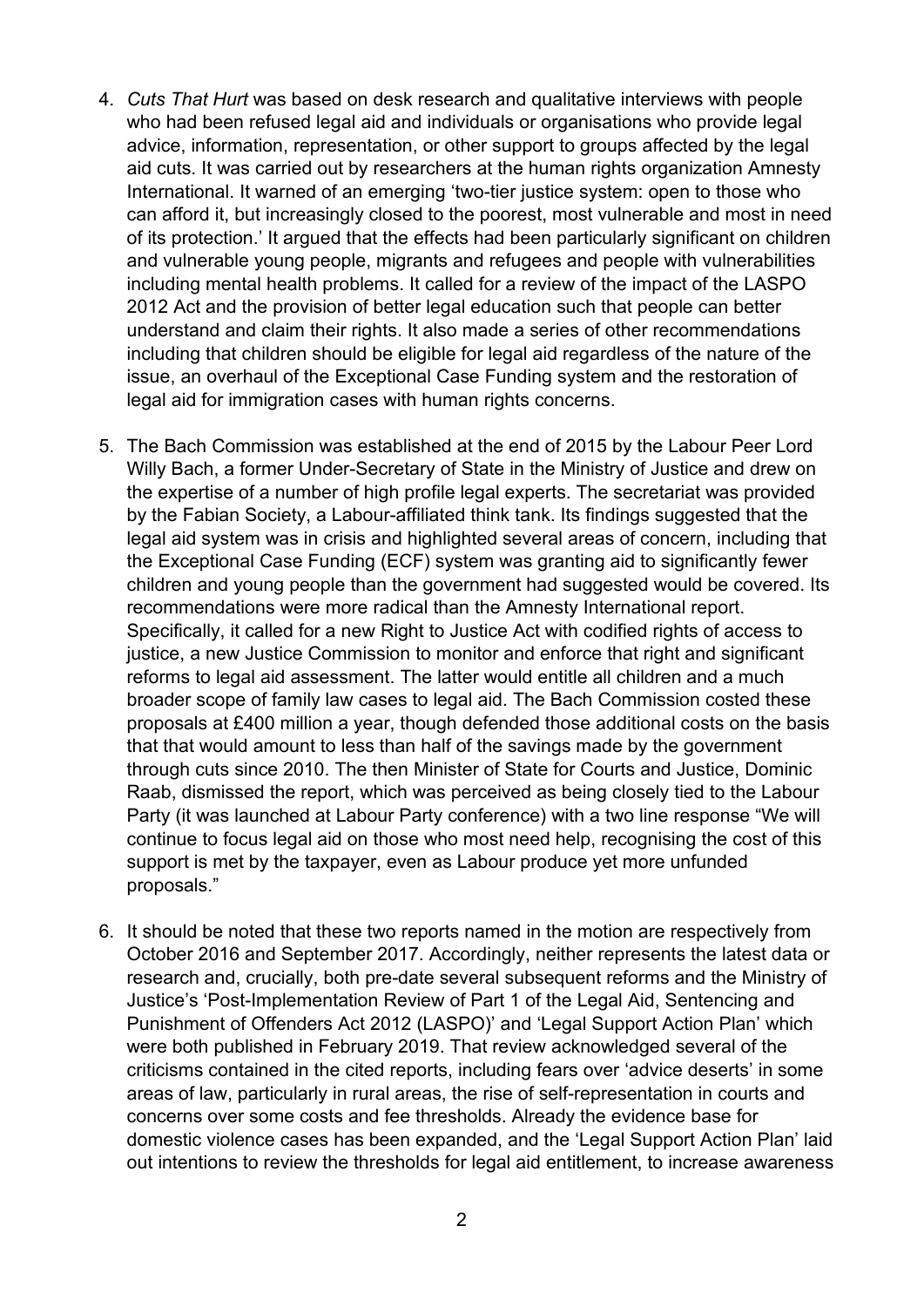of the availability of legal aid and simplify the Exceptional Case Funding (ECF) scheme. This review is due to report in late 2020.

7. That said the findings (though not necessarily the recommendations) of both the Amnesty International and Bach Commission reports are broadly consistent with those of several other reports including some which were completed more recently. These include highly critical reports from the Equalities and Human Rights Commission in September 2018[2](#page-2-0) and from the Law Society in June 2017.[3](#page-2-1) The parliamentary Joint Committee on Human Rights also raised several serious concerns along similar lines in a July 2018 report.<sup>[4](#page-2-2)</sup> More recently still, the Institute for Government produced a review of performance standards of criminal courts in 2019. This highlighted that financial savings had been significant, and that the government had successfully lowered the number of cases reaching court (thereby partially reducing demand on stretched courts). More negatively it also noted that there was evidence of a significant reduction in recruitment and morale to the judiciary since 2010 (the number of magistrates has halved, and there are 10% fewer judges) and highlighted fears that the quality of justice may be being undermined (though noting that this was very difficult to prove definitively).<sup>[5](#page-2-3)</sup> Also in 2019 another EHRC report raised specific concerns that vulnerable individuals are not being supported to bring discrimination claims and over the effectiveness of the mandatory telephone gateway.[6](#page-2-4)

# **Conclusions**

8. The LASPO reforms have undoubtedly led to significant financial savings for the government. Her Majesty's Courts and Tribunals Service (HMCTS) spending was 18% lower in real terms in 2018/19 than it was in 2010/11. It is relevant to note that there was broad consensus in 2010 (including in the manifestos of other political parties) that reforms to the Ministry of Justice and HMCTS and financial savings were required to some degree given the economic situation. The objective of first the Coalition, and subsequent Conservative governments has been to make significant financial cuts and to prioritise spending on only those most in need of financial assistance. There was also a a desire to reduce the number of cases reaching court that did not in fact require a court resolution and which nevertheless were making extensive use of public funds, and a positive desire to increase the principle of mediation in public disputes. The Coalition government minister responsible, Lord McNally, continues to stand by the argument that such reforms were necessary to reduce the burden on courts and to encourage a culture of mediation rather than seeing courts as the natural solution to all disputes.<sup>[7](#page-2-5)</sup>

<span id="page-2-2"></span><sup>4</sup> Joint Committee on Human Rights 'Enforcing human rights: Tenth Report of Session 2017–19' July 2018 <https://publications.parliament.uk/pa/jt201719/jtselect/jtrights/669/66902.htm>

<span id="page-2-4"></span><https://www.instituteforgovernment.org.uk/publication/performance-tracker-2019/criminal-courts> <sup>6</sup> ECHR 'Access to legal aid for discrimination cases' June 2019.

<span id="page-2-0"></span><sup>2</sup> Organ J and Sigafoos J 'The impact of LASPO on routes to justice' September 2018, EHRC.

<span id="page-2-1"></span><sup>3</sup> The Law Society *Access Denied?: LASPO four years on: a Law Society review* June 2017

<span id="page-2-3"></span><sup>&</sup>lt;sup>5</sup> Atkins et al (2019) 'Performance Tracker 2019: A data-driven analysis of the performance of public services' Institute for Government pp137-163

<span id="page-2-5"></span><https://www.equalityhumanrights.com/en/publication-download/access-legal-aid-discrimination-cases> <sup>7</sup> Bowcott O 'Lord McNally: 'We had to cut legal aid. It's not a bottomless pit'' *Guardian* 30 January 2019